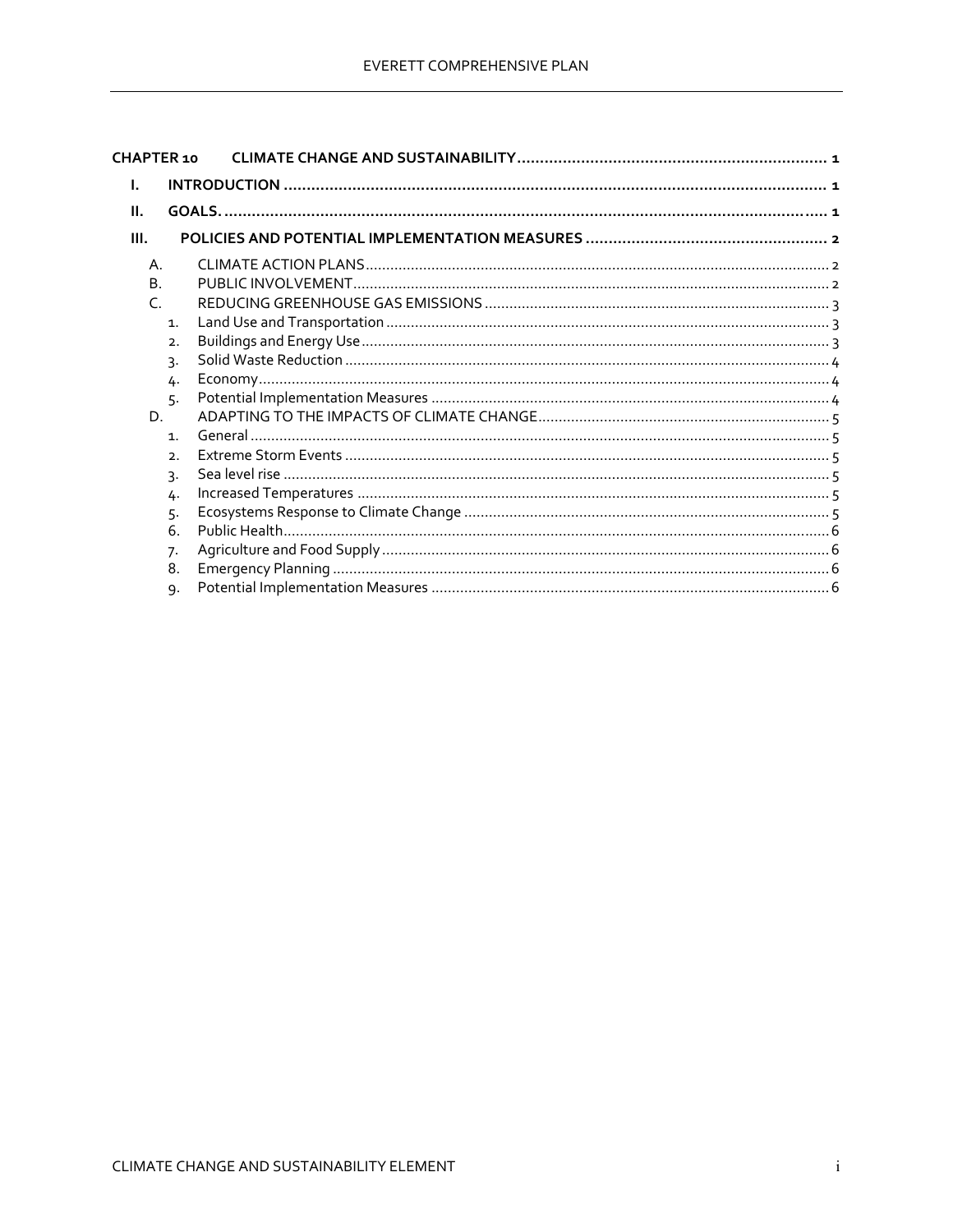# CHAPTER 10 CLIMATE CHANGE AND SUSTAINABILITY

## **I. Introduction**

A Climate Change and Sustainability Background Report prepared for the Comprehensive Plan update provides the basis for the goals and policies in this element. It is available at

https://everettwa.gov/DocumentCenter/Home/View/2 756. The report includes excerpts from recent reports addressing climate change; describes actions the City, other local jurisdictions, the state, and others have taken to address climate change; and includes the regional and countywide policies related to climate change. See this document for more information about existing adopted policies / plans that address climate change impacts and adaptation, including but not limited to the City of Everett Hazard Mitigation Plan, Comprehensive Water Plan, Comprehensive Sewer Plan, Surface Water Comprehensive Plan, and Ordinance No. 2995‐07 Adopting a Sustainable Building and Infrastructure Policy.

This element addresses actions the City can take to plan for climate change, reduce greenhouse gas (GHG) emissions and adapt to the impacts of climate change. Note that the federal and state governments have the potential to have a much greater impact with adoption of tools such as emissions taxes, cap and trade programs, and vehicle fuel economy standards.

Everett's greatest impact on emissions reductions will likely be through promoting a dense, compact land use pattern with mixed‐uses that support walking, bicycling, and transit use with open space conservation. Compact land use patterns have great potential to reduce GHG emissions related to vehicles and building energy use. The Land Use and Transportation Elements of the Comprehensive Plan set the stage for this vision by directing new development to centers and arterial corridors served by transit, promoting a balanced multi‐modal transportation system, and reducing the need to travel by car. In order to achieve the desired land use pattern, the City must compete with other less dense communities and areas closer to Seattle to attract people of all ages to live here. The goals, objectives, and policies in other Elements of the Comprehensive Plan are key to creating a community where people want to live, work and play. Examples include the Urban Design and Historic Preservation Element

(preserving historic structures and creating a vibrant, livable community), the Parks Element, and the Economic Development Element (economic health and quality of life policies).

Goals, objectives and policies that specifically address climate change and sustainability are located throughout other elements. For example the Land Use Element contains policies protecting critical areas and air quality, encouraging clean up and redevelopment of brownfields sites, and providing access to healthy food. The Capital Facilities and Utilities Element contains policies for water and energy conservation, solid waste reduction, upgrading the stormwater and combined sewer systems to accommodate increased flows from more frequent extreme storm events, and the use of green stormwater infrastructure to reduce flows and support, enhance and restore natural habitats.

Many of the actions identified in this element benefit multiple city goals. For example, trees, vegetation, and green roofs can reduce heating and cooling energy use and associated air pollution and greenhouse gas emissions, remove air pollutants, sequester and store carbon, help lower the risk of heat‐related illnesses and deaths, improve stormwater control and water quality, reduce noise levels, create habitats, improve aesthetic qualities, and increase property values.1

## **II. Goals**

 $\overline{a}$ 

**Goal 10.1** Improve air quality for present and future generations and reduce the impacts of climate change by reducing greenhouse gas (GHG) emissions.

**Goal 10.2** Integrate land use, transportation, urban design and infrastructure to improve quality of life in the community while increasing densities in transit and pedestrian‐oriented developments in centers and arterial corridors.

**Goal 10.3** Plan for housing and job growth in ways that use fewer resources than we do now.

<sup>1</sup> Environmental Protection Agency (EPA) Website on Urban Heat Islands.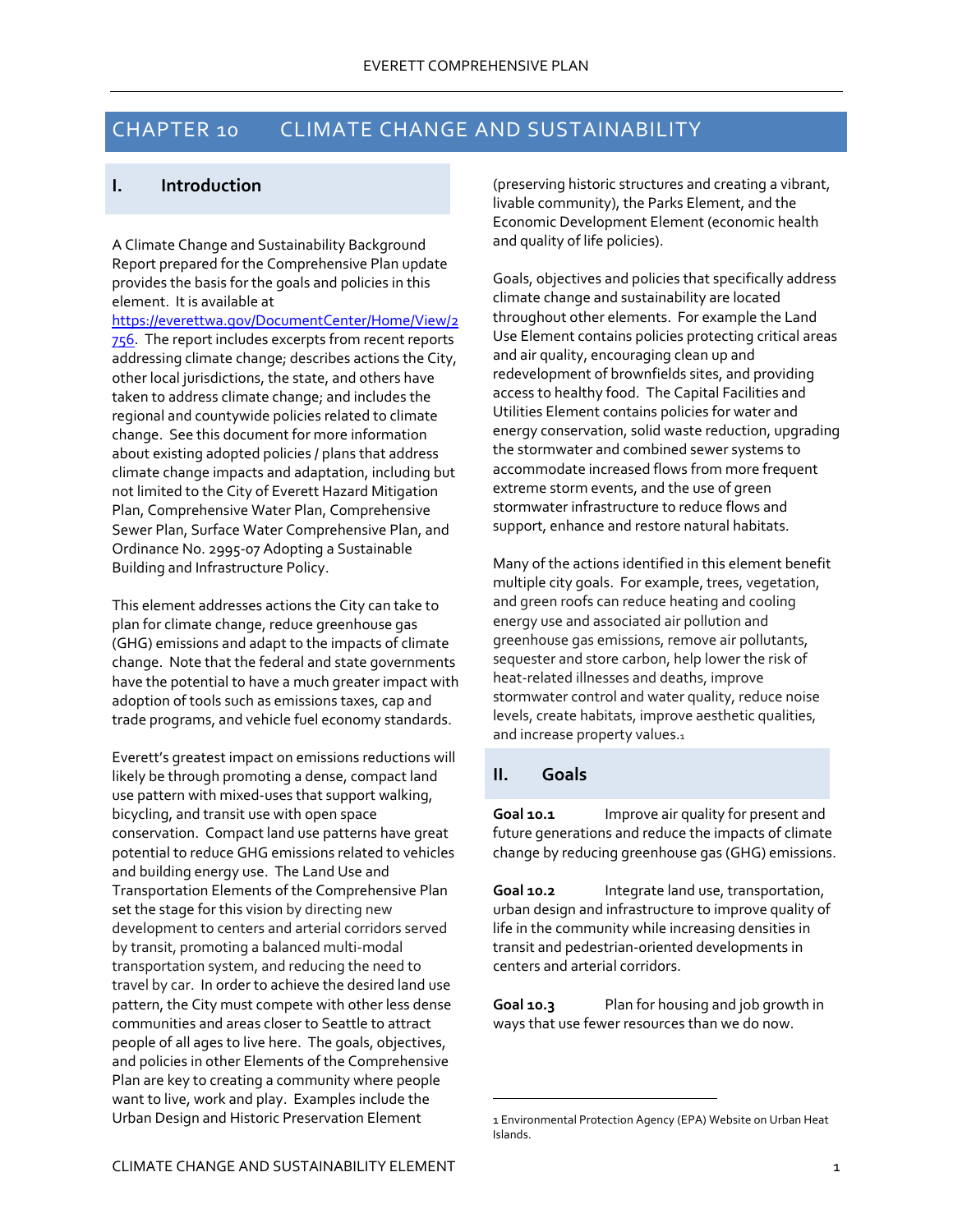**Goal 10.4** The city will lead by example and encourage other community stakeholders to commit to actions that optimize reductions in greenhouse gas emissions.

**Goal 10.5** Protect the public interest and involve citizens in climate change decision‐making and actions.

**Goal 10.6** Encourage policy decisions and priorities that focus on reducing long‐term impacts on natural and human environments.

**Goal 10.7** Establish policies for GHG reduction and climate change adaptation that benefit multiple City goals, such as providing clean air and livable neighborhoods.

**Goal 10.8** Continue to identify the community's vulnerabilities to the impacts of climate change and responses as new information is developed.

**Goal 10.9** Assist vulnerable populations who are disproportionately affected by the impacts of climate change.

**Goal 10.10** Optimize the resilience of natural systems.



## **III. Policies and Potential Implementation Measures**

#### A. CLIMATE ACTION PLANS

**Policy 10.1** The City should collaborate with other government agencies such as the Puget Sound

Regional Council, the Puget Sound Clean Air Agency, the State Department of Ecology, Snohomish County, Snohomish County PUD, other cities and the private sector to develop meaningful strategies for addressing climate change and GHG reductions.

**Policy 10.2** The City should update the Climate Action Plan for Municipal Operations and the City's Hazard Mitigation Plan by adopting GHG emission reduction goals for city operations<sub>2</sub>, and identifying the actions the City plans to take to reduce GHG emissions and adapt to the impacts of climate change. The Plan should include benchmarks and metrics for use in monitoring implementation and results.

**Policy 10.3** The City should inventory community‐wide GHG emissions, and develop an Everett Climate Action Plan that includes goals and recommended actions for community‐wide GHG reductions, measures to adapt to the impacts of climate change, responsibility for implementation of the measures, and benchmarks and metrics for monitoring implementation of the plan.

**Policy 10.4** The Climate Action Plans should address cost effective mitigation actions that are focused on reducing GHG emissions and adaptation actions that are focused on policy and operational responses to the effects of climate change, such as sea level rise.

**Policy 10.5** Strategies for adapting to the impacts of climate change should consider both the cost of implementing actions and cost (risk and risk probability) of inaction.

## B. PUBLIC INVOLVEMENT

 $\overline{a}$ 

**Policy 10.6** Provide on‐going public outreach to educate the community and build support for measures to reduce GHG emissions and adapt to the impacts of climate change.

**Policy 10.7** Participate with media and community groups that educate residents and businesses on the science of climate change, the risks associated with it, the benefits of climate action

<sup>2</sup> The City's Hazard Mitigation Plan recommends that the emissions reductions targets set out by the U.S, Conference of Mayors, to which Everett is a signatory city, should be adopted as regulations.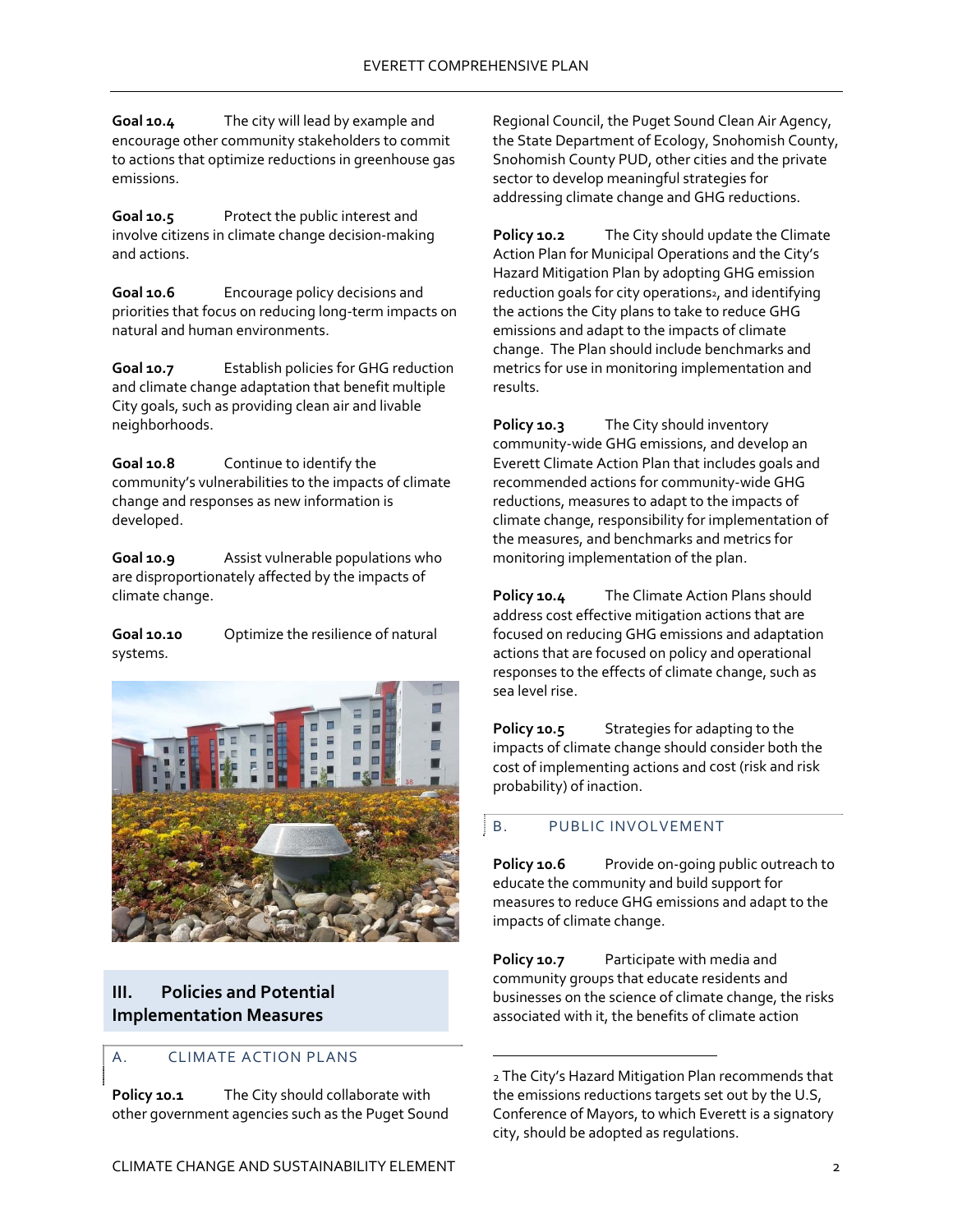strategies (such as lower energy bills, lower commuting costs, less traffic congestion, cleaner air, etc.), the potential impacts that behavior changes by individuals and business can have, and the cost of delaying actions.

**Policy 10.8** Strengthen community partnerships that reduce vulnerability and risk.

C. REDUCING GREENHOUSE GAS EMISSIONS

#### **1. Land Use and Transportation**

**Policy 10.9** Promote and implement land use and transportation strategies that will reduce GHG emissions by encouraging people to take more trips by transit, walking and bicycling.

**Policy 10.10** Expand planning efforts to encourage higher density transit‐oriented mixed‐use, mixed‐income neighborhoods that are attractive, well designed, enable people to move without reliance on automobiles, and contain a variety of recreation, commercial and service opportunities. See the Land Use Element for areas prioritized for more detailed planning / subarea plans.

Adopt strong regulations for these areas addressing building design, effective street design, and a full range of amenities (e.g., parks / open space, "complete streets") that attract people of all ages to walk, bike and take transit. Separate pedestrians, bikes, and vehicles whenever possible.

Review PSRC's Growing Transit Community's work when developing subarea plans and regulations for light rail stations and areas around regional bus rapid transit stations.

**Policy 10.11** New development should provide pedestrian connections between retail, living, and working places; transit connections and facilities; traffic calming and other safety‐related improvements; sidewalks and trails; and pedestrian and bicycle amenities, as feasible or appropriate.

**Policy 10.12** Encourage and support programs such as the Office of Neighborhoods that develop community and provide social benefits that make Everett a more livable and desirable community.

**Policy 10.13** Support programs that increase the health and well‐being of residents, such as the

Snohomish Health District's Healthy Communities program that works to prevent chronic diseases by supporting healthy places to live, work and play.



#### **2. Buildings and Energy Use**

**Policy 10.14** Reduce GHG emissions through energy efficiency and use of low‐carbon energy sources in buildings and site and infrastructure development. Support the State's goal to construct energy efficient homes and buildings that achieve the goal of building zero fossil‐fuel greenhouse gas emission homes and buildings by the year 2031 (RCW 19.27A.020).

**Policy 10.15** Encourage installation of distributed energy resources, which are small‐scale power generation technologies, typically in the range of 3 to 10,000 kW, located close to where electricity is used to provide an alternative to or an enhancement of the traditional electric power system.

**Policy 10.16** Create incentives to encourage increased energy efficiency and the use of sustainable building methods and materials, such as those specified under certification systems like LEED, Built Green, Salmon‐Safe, Evergreen Sustainable Development Standard, Green Globes and Living Building Challenge. Examples include increased density, priority permit review, partial building permit fee rebates, press releases and awards

**Policy 10.17** Promote the adaptive reuse of existing buildings recognizing the emission‐reduction benefits of retaining existing buildings instead of building new ones.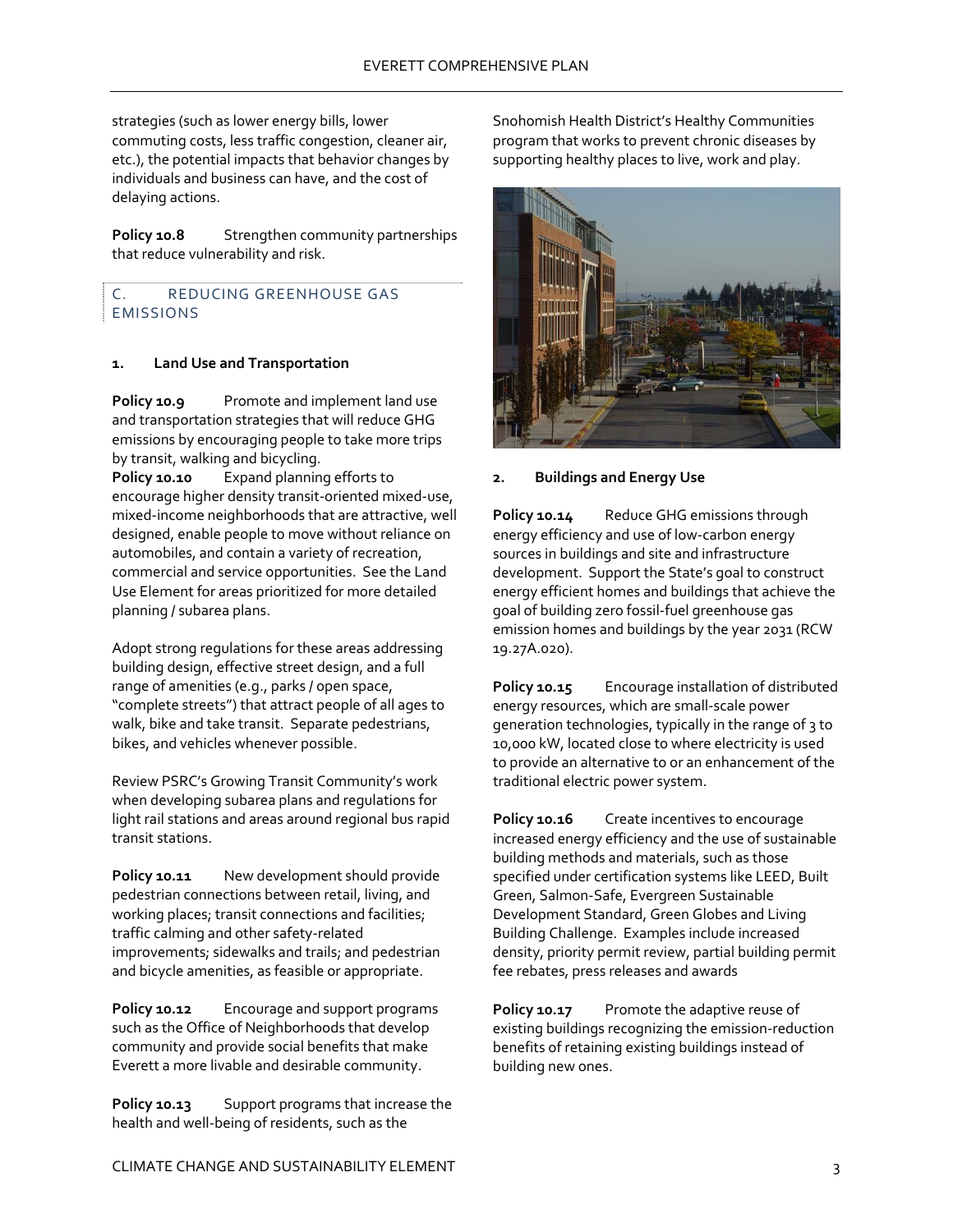### **3. Solid Waste Reduction**

**Policy 10.18** The City should continue to support neighborhood events such as garage sales that extend the useful life of items, and clean‐ups that result in recycling of appliances, metals, yard waste, etc.

**Policy 10.19** Promote eco-industrial development, in which a waste stream from one firm becomes the raw material for another, thus minimizing the use of raw materials.

**Policy 10.20** Encourage local recycling businesses in appropriate locations with appropriate standards.

**Policy 10.21** When buildings must be demolished, encourage the deconstruction of buildings and reuse of salvageable material.

#### **4. Economy**

**Policy 10.22** Promote local purchasing for businesses and residents to support local vendors, services, and stores and to reduce GHG emissions from commerce‐related transportation and food production and distribution.

**Policy 10.23** Encourage community gardens, community supported agriculture (CSA) and farmer's markets.



#### **5. Potential Implementation Measures**

i. Support or provide incentives for electric vehicle charging stations.

ii. Require or provide incentives for installation of charging equipment in new and remodeled developments.

iii. Use green stormwater infrastructure and low carbon materials when designing and building infrastructure when feasible.

iv. Amend the multiple family property tax exemption standards to require increased energy efficiency beyond standard building code requirements.

v. Apply for grants to develop technical assistance to help owners retrofit historic buildings for energy conservation and use of new technologies, such as solar power.

vi. Promote tax incentives available for renovation of historic buildings.

vii. Examine possibilities with Snohomish County PUD to use solar, wind and other non‐GHG producing energy sources on a larger scale.

viii. Develop appropriate regulations that support the installation of distributed systems, such as solar power in appropriate scales and locations.

ix. Develop regulations that provide solar access or solar easements to ensure that solar systems are not blocked or made less efficient by development on neighboring properties.

x. Develop regulations for outdoor lighting that reduces electrical usage by directing the light where needed and matching the lighting intensity to the need, as well as encouraging or requiring energy‐ efficient light fixtures or smart lighting technology (e.g. sensors and timers ensuring that lights only turn on when needed).

xi. Strengthen the non‐residential energy code beyond that required by the state and advocate for greater energy conservation in building standards.3

xii. Purchase power from renewable sources or directing that a portion of City utility payments be directed toward investments in renewable energy.

xiii. Continue to expand the City's municipal electric / hybrid vehicle fleet and vehicles / equipment that use fuels with reduced GHG emissions.

 $\overline{a}$ 

<sup>3</sup> State statutes allow cities to pass improved non‐residential energy code requirements, but prohibit modifying the residential energy code.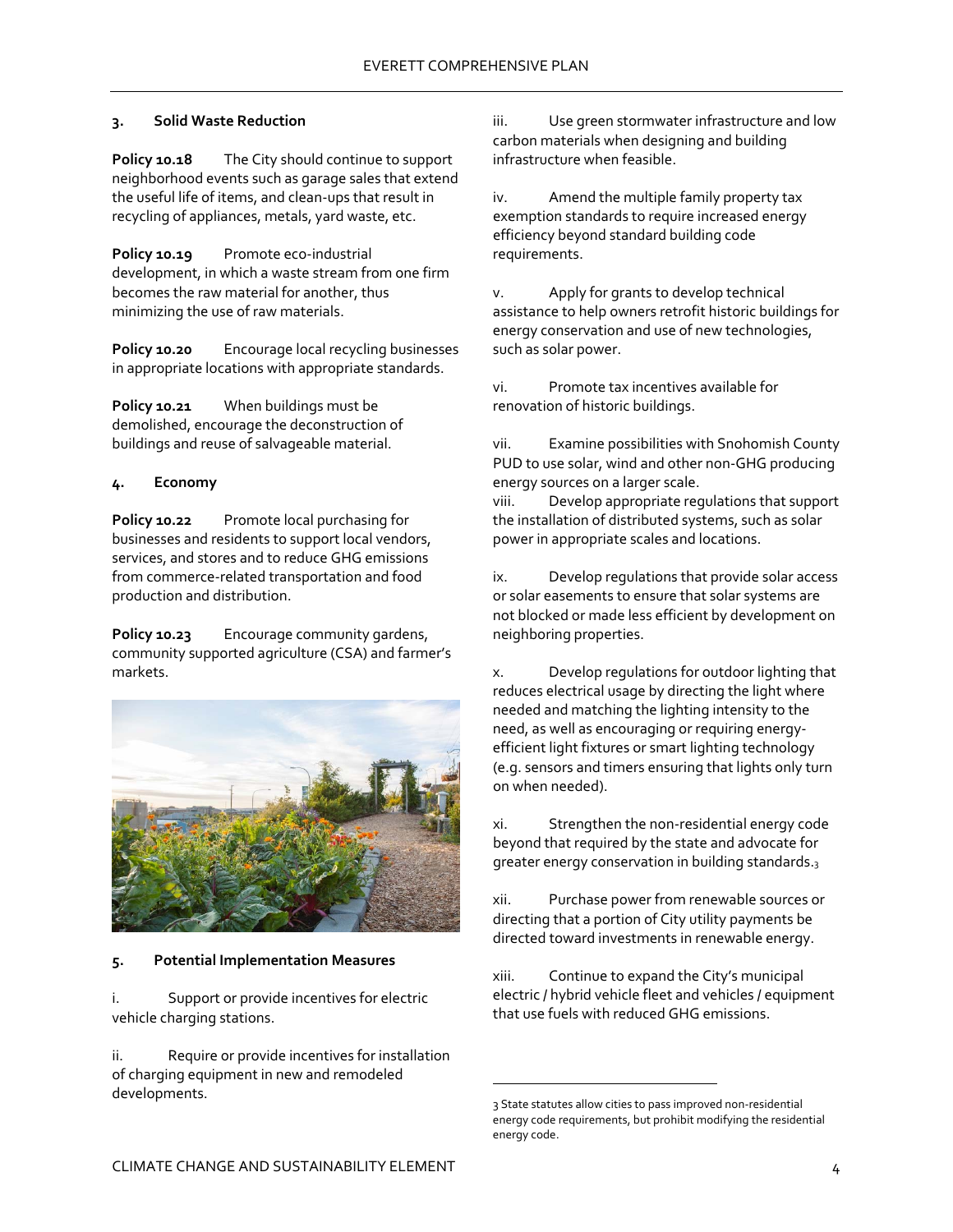xiv. Work with Snohomish County PUD and PSE to develop cost effective options to improve energy efficiency, reduce energy consumption and reduce GHGs at City facilities.

xv. Continue to partner with Snohomish County PUD on community-wide energy efficiency projects, such as retrofits in multiple family structures, when funding is available.

xvi. Continue to support energy efficiency programs in existing buildings, such as through the Community Housing Improvement Program (CHIP) energy efficiency revolving loan fund. Expand such programs when feasible.



#### D. ADAPTING TO THE IMPACTS OF CLIMATE CHANGE

#### **1. General**

**Policy 10.24** As City plans and regulations (Comprehensive GMA, Shoreline Master Program, Sewer, Water, Surface Water, Hazard Mitigation Plans; land use codes, floodplain regulations, building codes, etc.) are updated new information on climate change and its impacts should be reviewed and incorporated as appropriate.

**Policy 10.25** Coordinate with the state and others to develop a common strategy to incorporate analysis of GHG emissions and climate change impacts in State Environmental Policy Act (SEPA) reviews.

#### **2. Extreme Storm Events**

 $\overline{a}$ 

**Policy 10.26** Implement the Hazard Mitigation Plan recommendations for assessing the capabilities of the city to deal with severe weather events.

**Policy 10.27** Protect and expand the City's tree canopy for stormwater management as well as carbon sequestration.4

#### **3. Sea level rise**

**Policy 10.28** Map the potential impacts of sea level rise in Everett. Evaluate a range of sea level rise scenarios from 1' to at least 3' by the end of the century. Continue to monitor the latest information on sea level rise to adjust scenarios.

**Policy 10.29** Evaluate the effect of soil subsidence on sea level rise in Everett.

**Policy 10.30** Evaluate public and private levees/dikes and facilities that may be impacted by sea level rise and plan for appropriate responses, such as modifications to structures, elevations, or operations; replacements; or relocations.

**Policy 10.31** Evaluate the risk to valuable environmental resources from sea level rise, such as loss of beach and marsh habitats and inundation of Jetty Island, and evaluate options to compensate for impacts to these resources.

**Policy 10.32** Require evaluation of the impacts of sea‐level rise for proposed developments and wetland restoration projects near Port Gardner Bay and the Snohomish River estuary and require appropriate mitigation.

#### **4. Increased Temperatures**

**Policy 10.33** Identify areas where urban heat island effects will be greatest and target these areas for additional tree planting. Also encourage the use of green roofs and green walls, cool roofs, cool pavement, and additional landscaping in these areas.

**Policy 10.34** Plant tree species or varieties known to have a broad range of environmental tolerances.

#### **5. Ecosystems Response to Climate Change**

**Policy 10.35** Continue to implement programs such as the Green Everett Partnership 20‐year Forest Management Plan to control invasive species, plant native species, and develop a long‐lived coniferous forest canopy in Everett's parklands.

**Policy 10.36** Encourage the protection and restoration of private forested areas, such as at the

 $\overline{a}$ 

<sup>4</sup> Trees reduce stormwater runoff by capturing and storing rainfall in their canopy and releasing water into the atmosphere. Tree roots and leaf litter create soil conditions that promote the infiltration of

rainwater into the soil. Trees help slow down and temporarily store runoff.